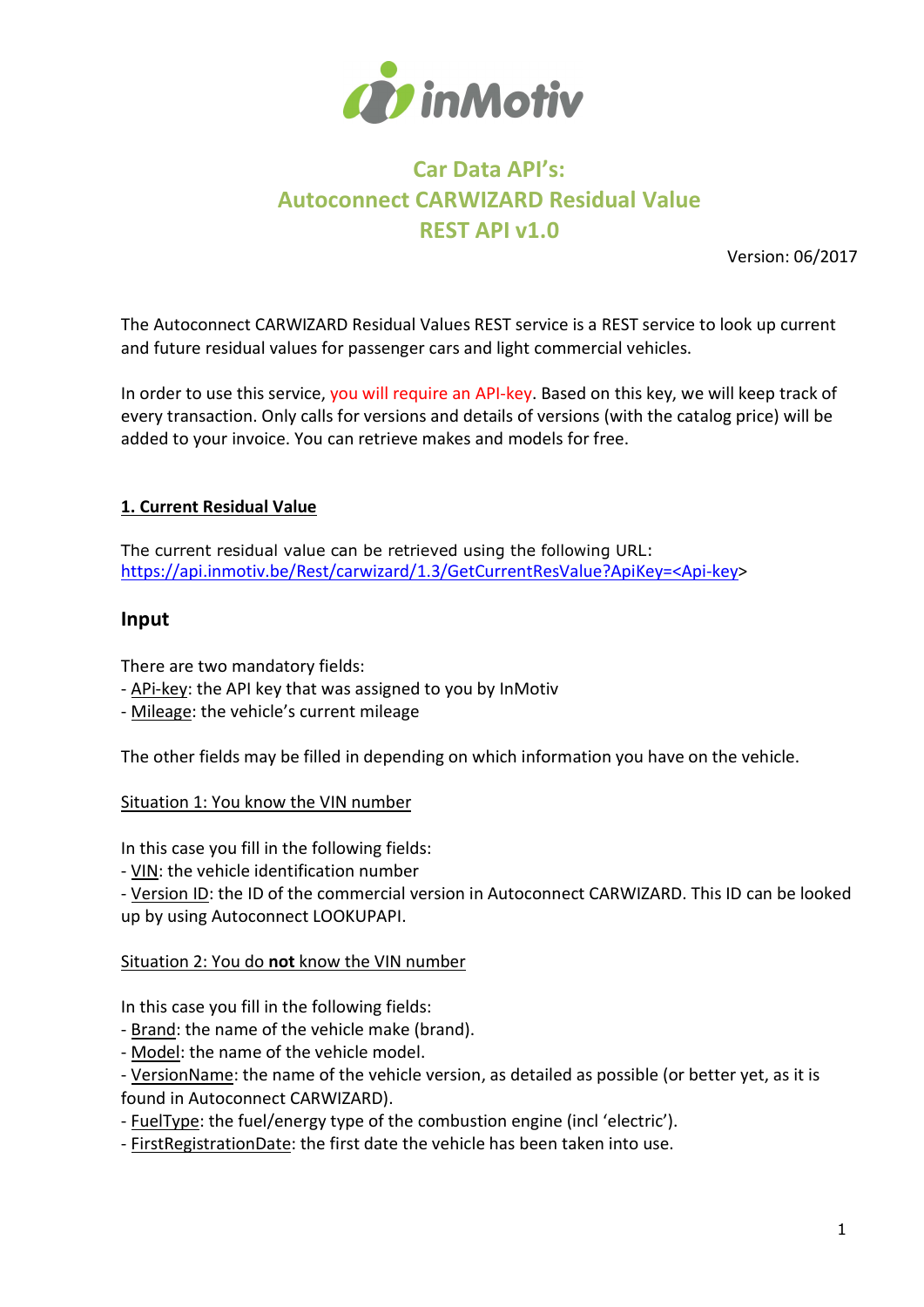

- VersionCatalogPrice: the catalog price of the new vehicle, excluding options and packs.

- TotalCatalogPrice: the total price of the new vehicle, including options and packs.
- TotalCylinderCapacity: the vehicle's total cylinder capacity.
- HorsePower: the vehicle's combined power in HP (all engines).
- CO2Combined: The vehicle's combined CO² exhaust emission in g/km.
- Automatic: a nominal value (0 or 1) to indicate whether the vehicle has an automatic gear box.

### **Output**

The output will be presented as followed:

```
<BlockV name="Residual Value" id="BlockV"> 
      <CurrentMileage>46865</CurrentMileage> 
      <CatalogPrice unit="euro">14181.82</CatalogPrice> 
      <B2Bvalue unit="euro">4919</B2Bvalue> 
      <B2Cvalue unit="euro">7044</B2Cvalue> 
      <C2Cvalue unit="euro">5923</C2Cvalue> 
<OpinionIndication>B2B, B2C en C2C resultaten zijn inclusief, dan wel exclusief BTW, 
afhankelijk van de opgave van de Consumentenprijs, Opties & Accessoires.
</OpinionIndication> 
</BlockV>
```
We repeat the following input fields:

- CurrentMileage
- CatalogPrice

And these will be the calculated values:

- B2Bvalue: the value for business to business trading
- B2Cvalue: the value for business to consumer trading
- C2Cvalue: the value for consumer to consumer trading

### 2. Future Residual Value

The future residual value can be retrieved using the following URL: https://api.inmotiv.be/Rest/carwizard/1.3/GetCurrentResValue?ApiKey=<Api-key>

### Input

In this case there are six mandatory fields:

- APi-key: the API key that was assigned to you by InMotiv
- Mileage: the vehicle's current mileage
- ContractDuration: the duration in months for which we have to calculate the future residual value.
- ContractMileage: the increase in mileage (km) between start date and end date.